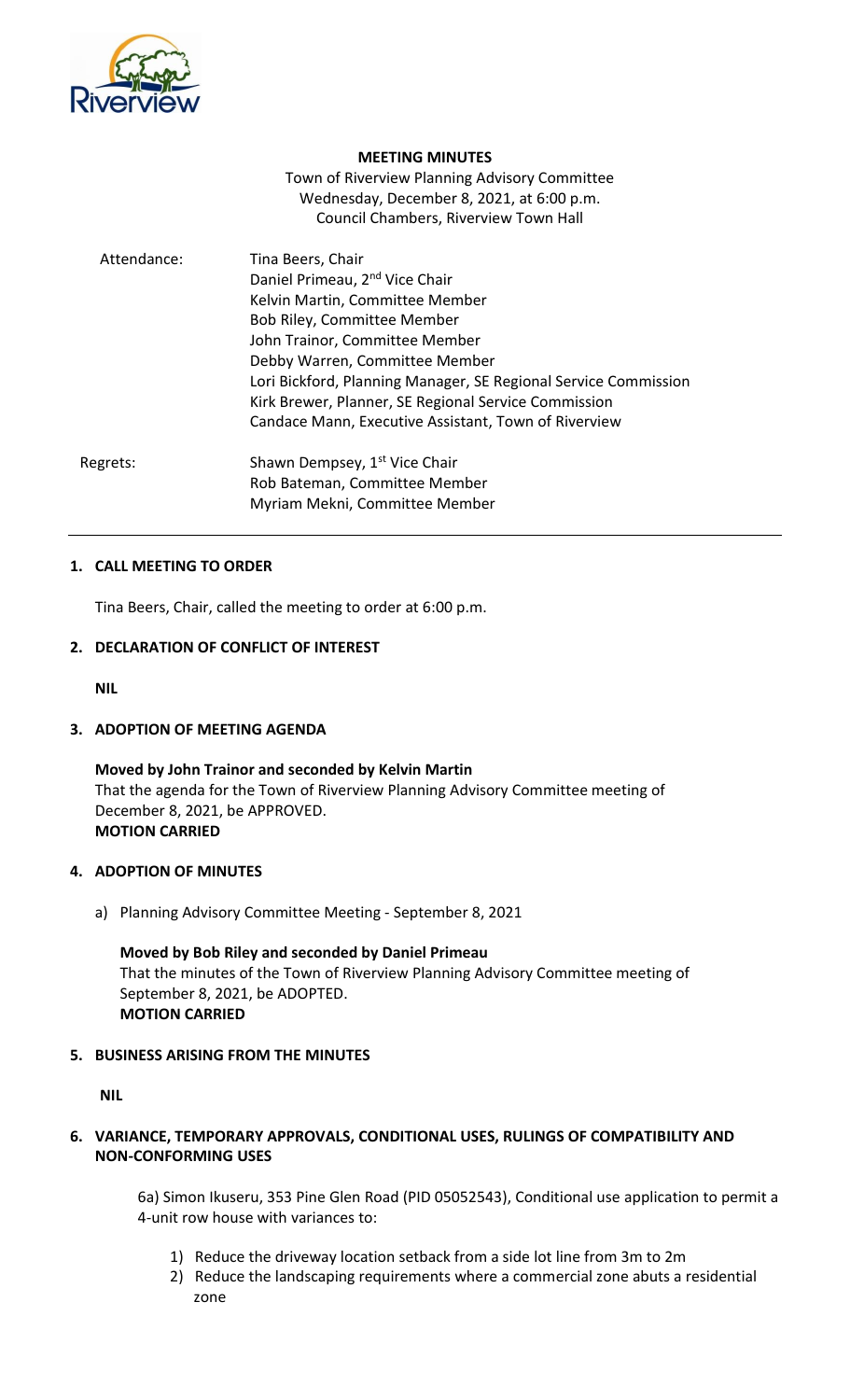K. Brewer began his presentation by outlining that the subject property is classified as a commercial zone, but does allows residential uses. The adjacent lots are zoned as R3, and there are R2 semi-detached homes on Glenview Court, as well as a school to rear that is zoned as Parks, Recreational and Institutional Use.

The site plan illustrates the infill lot as being of irregular shape. The proposed site plan shows the row house to be set away from Pine Glen Road with the driveway being at a 2m setback to the southern property line. The property will have six parking spaces, which meets the one space per unit requirement under the by-law. There is a privacy fence along the southern and western property lines where it abuts the lower density uses. Landscaping will be provided at the rear of the property, per the by-law.

Given the site constraints, the developer is proposing a 2m driveway location setback to the side lot line in order to meet the width of 6.7m for a two-way driveway. The 3m setback largely relates to commercial uses where traffic volume is high. When reviewed, Engineering did not deem this variance to be of concern. The property will be a low density residential use with only six parking spaces, which is not expected to impact traffic greatly.

The northern part of the property abuts an R3 zone; which requires trees, shrubs and/or fencing in the 3m landscaping area. The 3m setback is being met, although the drainage plan incorporates drain tile in this area which makes landscaping and fencing difficult. The commercial landscaping requirements are in place to protect adjacent existing uses from new commercial development. This property will be residential use next to a multi-unit residential use, therefore, removing the landscaping provisions is reasonable.

The 4-unit row house will contain two bedroom units, two stories high with second story balconies. The two facades, as well as the elevation facing Pine Glen Road, will meet the traditional material requirements for town houses.

There is a crosswalk in proximity to the project and during the development review the Engineers did not anticipate any safety concerns given the low traffic volumes as the town house will only have 6 parking spaces. Given that Pine Glen Road is one of the major collector roads, it is capable of handling the proposed increase in traffic. This application was also discussed among Planners, Development Officers and the Development Review Committee (Planning, CAO/Clerk, Engineering, Economic Development, Parks and Fire Department) and no concerns were raised as part of this review.

Written public notices were sent to the neighbours within a 60m radius and the feedback from neighbours related to: concerns with traffic and the nearby crosswalk, loss of property value, loss of trees and snow maintenance. Property assessments as it relates to property value is Service New Brunswick's jurisdiction and not that of the Town. The loss of trees is unavoidable with any development but it is noted there will be landscaping provided on site. With regard to snow maintenance, there is a 6m setback at the rear of the property which will provide ample room for snow storage. Often if snow on site does get excessive the property owner will have it hauled away.

John Abedisi, a representative for the applicant, clarified the concern regarding snow maintenance stating the property owner will be managing snow removal and the tenants will not be responsible for snow maintenance. K. Brewer also explained the row house will be classified as a residential development and the waste management would be curbside pick-up and not communal dumpsters.

Katherine Loughery, a nearby resident, outlined concerns and expressed her opposition on the development. Among her concerns were waste management, salt leaching, grading issues, and trees being removed. Additionally, she was concerned the fence was not high enough to offer privacy from her deck and that it is being built 0.5m from her property line.

T. Beers inquired if the proposed fence was in accordance with the by-laws. K. Brewer explained the reason why the fence is not directly on the developer's property line is because K. Loughery's shed is encroaching on the proposed property. He went on to note that maintenance should not be an issue, as most maintenance can be done from the other side of the fence.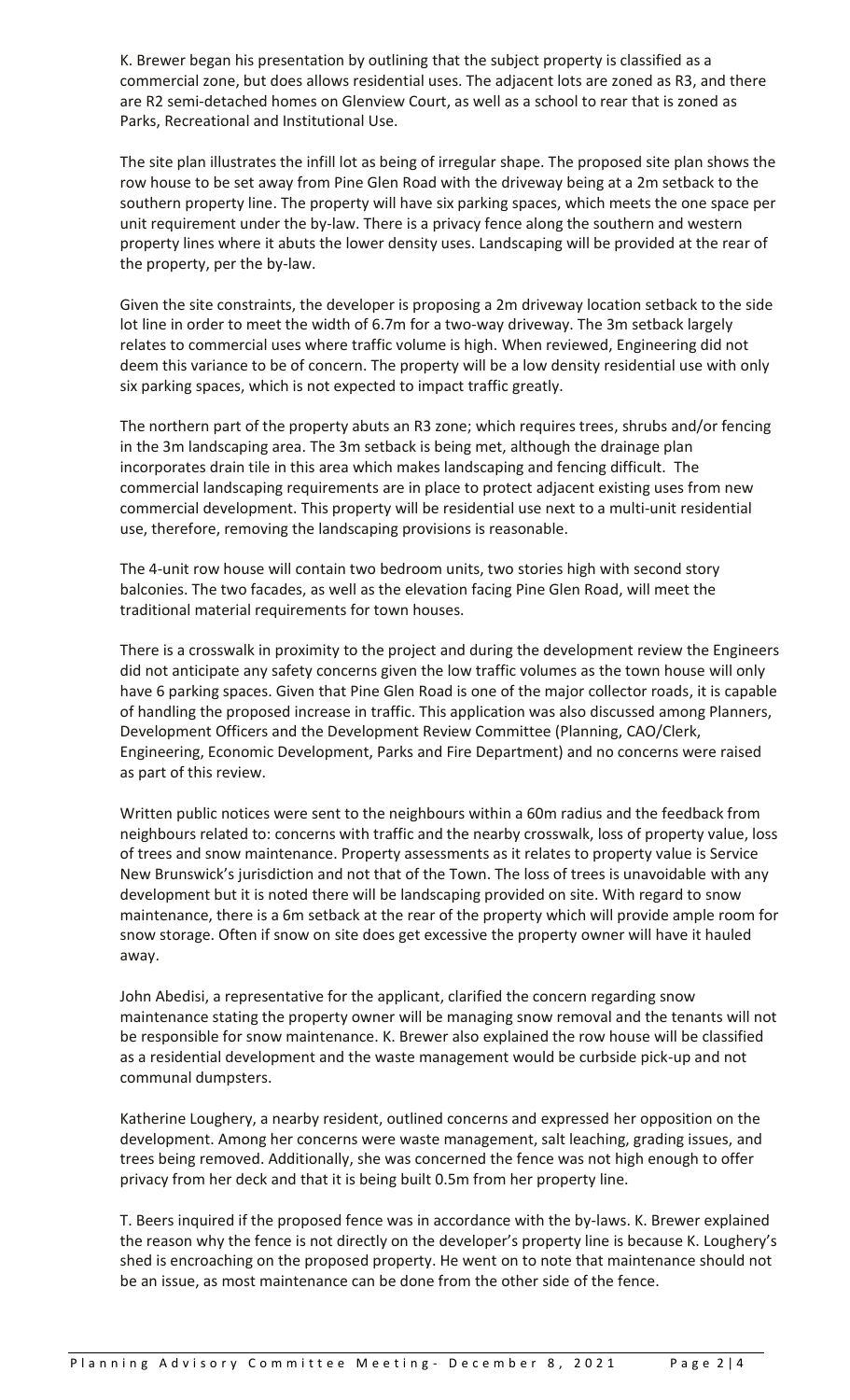K. Martin stated that this lot has been discussed in the past, and that due to the size of the lot this development may be too big. He also expressed concerned with the variances that could potentially impact the residents on Glenview Court. K. Brewer explained that the property is zoned for this development and if this land were to be zoned for residential mix these variances wouldn't be required. He went on to note that even if the proposed building was smaller, the variance would be likely still be required due to the irregular lot shape.

D. Primeau mirrored these sentiments and stated that the lot is too small for a development of this size. K. Brewer reiterated the only reason these variances are required is because this development is a residential building in a commercial zone. If the zone was residential only these variances would not be required. D. Primeau asked for clarification on the height of the fence versus the height of the decks belonging to the neighbours abutting the development. K. Brewer explained the decks are raised up, making the fence about 3 feet below their view from the deck.

Robert Heudes, a nearby resident, addressed concerns in regard to elevation and drainage. K. Brewer explained that this development needs to meet zero net drainage requirements, which means the run-off post development needs to match what it is pre-development. The developer is required to provide a drainage plan. Approval from the Engineering Department will be required before the project begins.

The following motions were made by the Committee:

# **MOTION 1**

# **Moved by John Trainor and seconded by Bob Riley**

That the Riverview Planning Advisory Committee APPROVE the conditional use application to permit a four-unit row house on the property bearing PID 05052543, known as 353 Pine Glen Road, subject to the following conditions:

(1) That as-built drawings for engineering submissions shall be required within 30 days after construction; and

(2) That the proposed development shall be in substantial conformity with the site plans and elevation drawings provided.

### **MOTION CARRIED**

# **MOTION 2**

# **Moved by Kelvin Martin and seconded by Daniel Primeau**

### **Motion to Amend:**

That the Riverview Planning Advisory Committee DENY the variance request to reduce the driveway location setback from a side lot line from 3m to 2m on the property bearing PID 05052543 (353 Pine Glen Road) because the development is too large for the lot.

**Nays:** John Trainor, Bob Riley, Debby Warren, Tina Beers **MOTION DENIED**

### **Moved by Bob Riley and seconded by Debby Warren**

That the Riverview Planning Advisory Committee APPROVE the variance request to reduce the driveway location setback from a side lot line from 3m to 2m on the property bearing PID 05052543 (353 Pine Glen Road) because the driveway location is reasonable due to site constraints and there being no foreseeable conflict between the access and the adjacent residential property.

**Nays:** Kelvin Martin, Daniel Primeau **MOTION CARRIED**